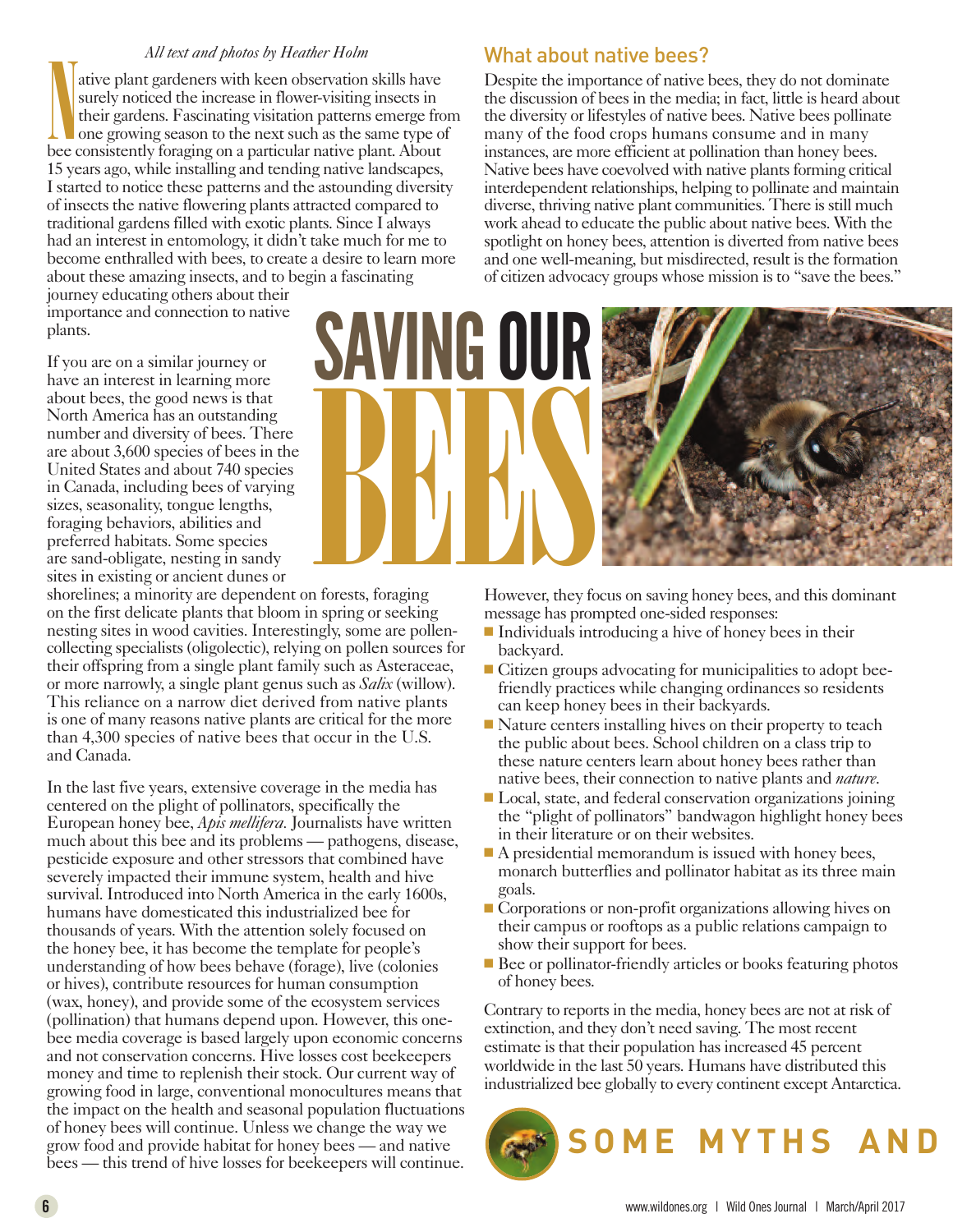As Sheila Colla and J. Scott MacIvor wrote in their 2016 article, *Questioning public perception, conservation policy, and recovery actions for honeybees in North America,* "Honey bee losses are not a conservation problem, but instead a domesticated animal management issue." Many of the issues they face stem from their intense domestication and stressors put upon them while being transported great distances to pollinate monocultures of crops, being exposed to pesticides, or from the nutritionally poor, inadequate habitat provided for the bees. The average percentage of yearly losses of colonies is around 24 percent for commercial beekeepers with more than 500 hives and 44 percent for backyard beekeepers, according to the Bee Informed Partnership. The

LEFT: **A female cellophane bee,** *Colletes***sp. perches at the entrance of her nest in the ground.**

RIGHT: **A cuckoo bee,** *Sphecodes***sp., lays its eggs in the nests of ground-nesting bees rather than constructing or provisioning its own nest.**



*economically acceptable* winter loss for commercial beekeepers is 15 percent, and if exceeded then investments in hive replacements are required. The contrast is that honey bee threats manifest as measurable monetary loss (economic), whereas native bee threats are environmental in nature (habitat loss, climate change and pesticides) and loss is more difficult to quantify. For bumble bees, another contributing factor believed to be responsible for the decline of four species is pathogen spillover from commercial bumble bee colonies to wild populations. One of those species affected, *Bombus affinis,* the rusty patched bumble bee, has seen its historic range contract 75 percent. Hopefully, the bee will be added to the federal endangered species list in late March 2017, pending approval from the Trump administration. *Bombus franklini,* Franklin's bumble bee, native to the Pacific Northwest, is believed to be extinct since it hasn't been documented since 2006.

Secondly, because honey bees do not need to be saved from extinction, these responses pose problems from a conservation, biodiversity and ecological standpoint. First, honey bees have very different lifestyles compared to native bees. It's like comparing a domesticated animal with a wild animal of the same family or genus, such as a dog vs. a wolf or a chicken vs. a chickadee. Just like these examples, there are striking differences between the European honey bee and native bees. The majority of native bees do not live in colonies; most construct solitary nests below ground in burrows or above

## **M I S U N D E R S TA N D I N G S**

ground in cavities. They depend on natural landscapes that provide adequate forage *and* nesting opportunities. Any major disturbance in a landscape managed by humans can impact existing or potential nesting sites of native bees.

Another misguided response is the recommendations put forth for what plants (bee forage) to plant for bees. Many bee advocacy groups focused on "saving" the European honey bee promote the use of nonnative and even invasive plants because they are cited as being "good for bees." One example of this thinking that comes up often is that dandelions, a plant introduced from Europe, are good for bees because it is the only plant that flowers in early spring. Native bees have survived on this continent for thousands of years without

**A pure green metallic sweat bee,** *Augochlora pura***, forages near woodlands where it nests in cavities in rotting wood.**



dandelions and have found an adequate amount of forage from native plants such as willows, red maple, currants and gooseberries, as well as early flowering woodland wildflowers. Dandelions are an attractive nectar source for bees, but the pollen has a low 15 percent protein content, a nutritionally inadequate food source for alien and native bees to provide for their larvae. In contrast, pollen from native pussy willow, *Salix discolor,* has a 40 percent protein content. Other "plant these for the bees" posters or memes include creeping charlie, birdsfoot trefoil, barberry and Siberian pea shrub, many of which are considered noxious weeds or invasive. Besides planting potentially invasive plants for bees, another concern raised about alien bee species is that they may contribute to the pollination of existing invasive plants, some of the very plants that the introduced or alien bee coevolved with on another continent. With the potential of an increase in the pollination of invasive plants resulting in more seed produced, there is an increased risk of these plants outcompeting native plants, putting further pressure on native bee species already existing in highly fragmented landscapes lacking a diversity of flowering plants.

Lastly, there is growing evidence presented in peer-reviewed journals that honey bees compete for resources with native bees. One hive of honey bees can contain between 10,000- 50,000 bees, and honey bees can forage 2 to 4 miles in any direction from a hive collecting resources over an area of land that contains many native bee nests. In contrast, native bees have limited foraging ranges, 200 yards to 1 mile. Measuring the competition for resources has been very difficult for researchers since finding nests and quantifying competition at flowers is challenging, but one recently published paper by James Cane and Vincent Tepedino, *Gauging the effect of honey*